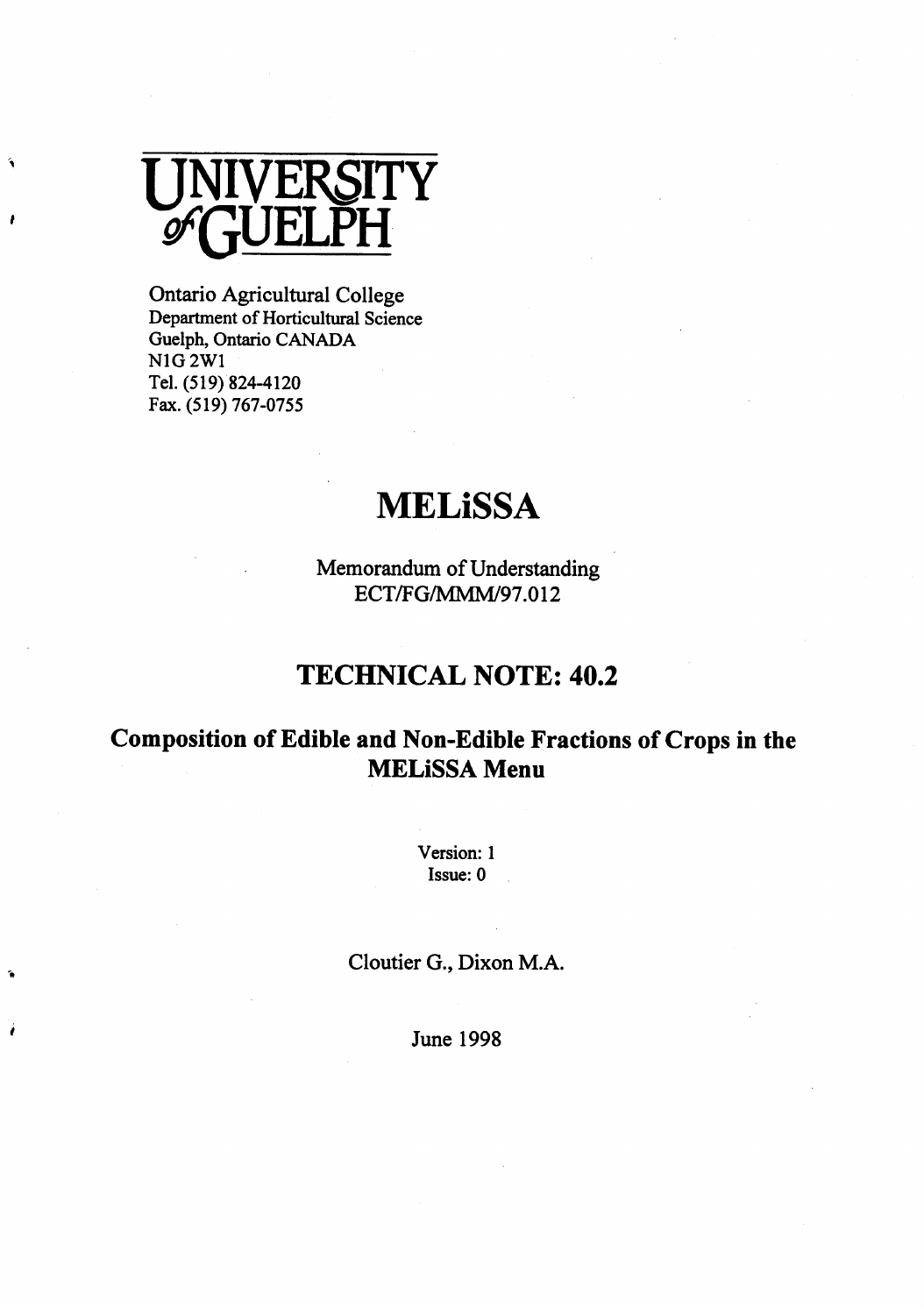### DOCUMENT CHANGE LOG

 $\label{eq:2.1} \frac{1}{\sqrt{2}}\int_{0}^{\infty}\frac{1}{\sqrt{2\pi}}\left(\frac{1}{\sqrt{2\pi}}\right)^{2}d\mu\left(\frac{1}{\sqrt{2\pi}}\right)\frac{d\mu}{d\mu}d\mu\left(\frac{1}{\sqrt{2\pi}}\right).$ 

| <b>VERSION</b> | <b>ISSUE</b> | <b>DATE</b>          | <b>OBSERVATION</b>              |
|----------------|--------------|----------------------|---------------------------------|
|                |              | 20/05/98<br>26/05/98 | Original Draft<br>Final Version |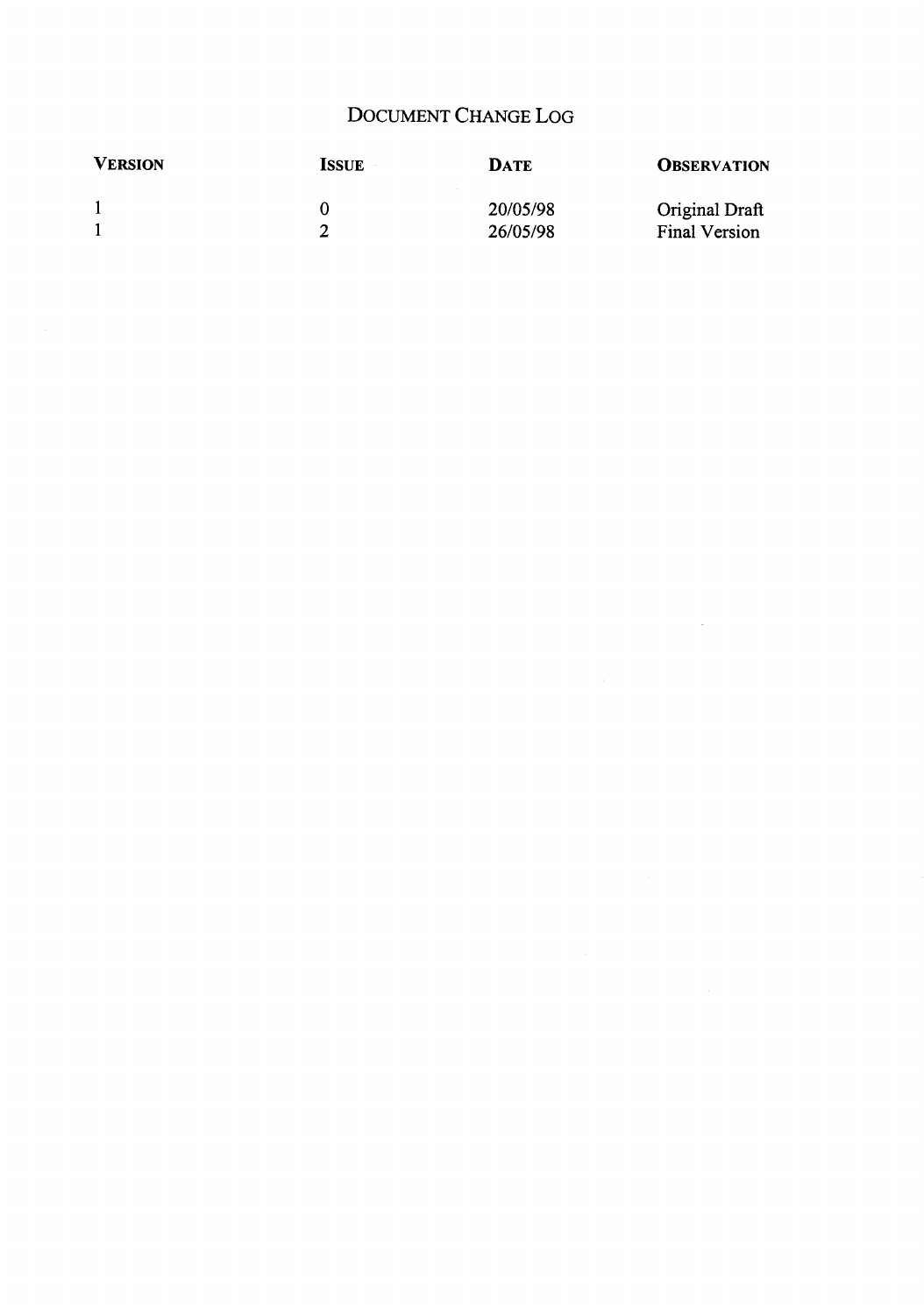#### **TABLE OF CONTENTS**

| 1.1 - Main Results of Previous MELiSSA-HPC Work 1                                                                                                                                                                                                             |
|---------------------------------------------------------------------------------------------------------------------------------------------------------------------------------------------------------------------------------------------------------------|
|                                                                                                                                                                                                                                                               |
| 3.0 - Mineral Composition of Some MELiSSA Candidate Crops<br>3.1 - Mineral Composition of Edible Fractions of MELiSSA Crops 6<br>3.2 - Mineral Composition of In-Edible Fractions of MELISSA Crops  6<br>4.0 - Nitrogen Allocation and Phytic Acid Content of |
| Some MELiSSA Candidate Crops<br>4.1 - Nitrate Accumulation<br>4.2 - Phytic Acid Concentrations                                                                                                                                                                |
|                                                                                                                                                                                                                                                               |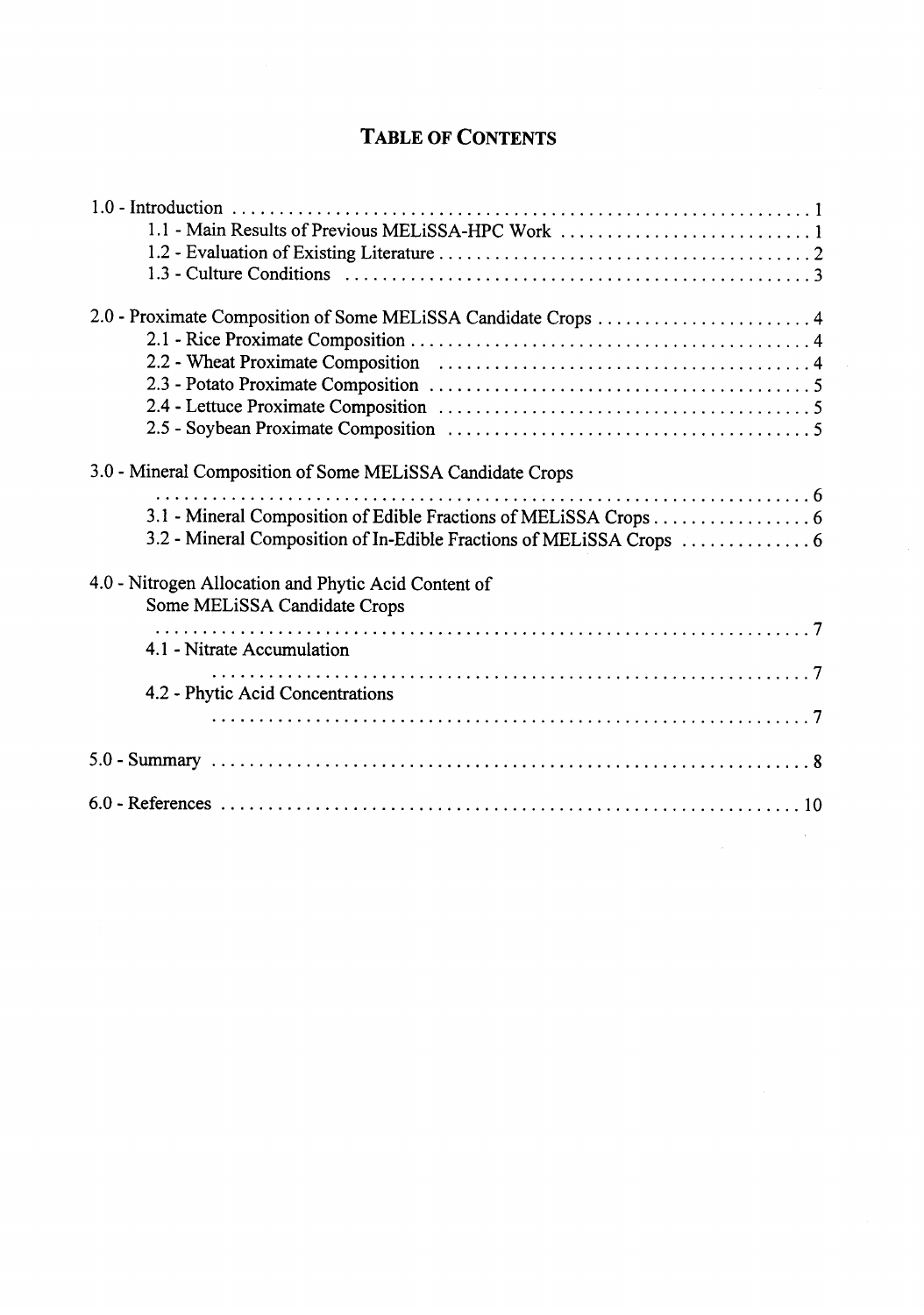#### **C OMPOSITION OF EDIBLE AND NON -E DIBLE FRACTIONS OF CROPS IN THE MELISSA MENU**

1.0 - INTRODUCTION

## 1.1 - Main Results of Previous MELISSA-HPC WORK

Current research initiatives in the MELiSSA project have included modelling activities in the development of stoichiometric equations based on the four main metabolic pathways (catabolism of glucose, anabolism of proteins,  $CO<sub>2</sub>$  assimilation and the synthesis of reserve carbohydrates) (Lasseur, 1998). Models have grown to include steady state simulations with higher plants (Poughon, 1997).

(Saucy *et al,* 1990; Soltner, 1988). These compositions and yields generally represented those obtained from earth soil cultivation and assumed that biomass produced in controlled conditions was identical in composition. In the mass balanced (steady-state) simulation incorporating higher plants, the growth of plants in the HPC was represented by a series of stoichiometric equations similar to those established for the different compartments of the MELiSSA loop. The HPC was divided into two main components; edible and inedible (waste; roots, shoots, leaves). Edible components were further sub-divided into a digestible and a dietary fibre (non-digestible) component. In the global model, the C, H, 0, N and S compositions, as well as the yields of fibre/edible, waste/edible and the water content of the edible and non-edible part of the plant at harvest were calculated and tabulated from various data sources

Field grown crops experience stresses that are eliminated in controlled environments, such as suboptimal and variable temperature, radiation, nutrient supply, humidity, water availability, and pests and disease. In controlled environments, the elimination of such stresses has implications on the mineral composition of edible and in-edible fractions, particularly if essential nutrients are applied through hydroponics. Under conditions of unlimited nutrient supply such as those afforded in hydroponics systems, higher plants typically exhibit luxuriant uptake of essential nutrients (particularly NH,-N and NO,-N) (Marschner, 1995; Aldrich, 1980; Wolf and Wasserman, 1972). These compositional changes are primarily a result of increased mineral supply but higher light intensities and CO, concentrations in closed environments are also expected to have the same effect on composition.. Higher growth rates in closed environments are associated with the integrated effects of higher light intensities, CO, concentrations and an unlimited nutrient supply.

A knowledge of realized biomass composition in controlled environments will do much to improve the accuracy of life-support system sizing estimates, recycling efficiencies and the nature of dietary plans. Since the nutritional composition of MELiSSA candidate crops grown in controlled environments is expected to differ significantly from their field grown counterparts, this technical note is aimed at improving estimates of mineral composition of the edible and inedible fractions of the MELiSSA menu.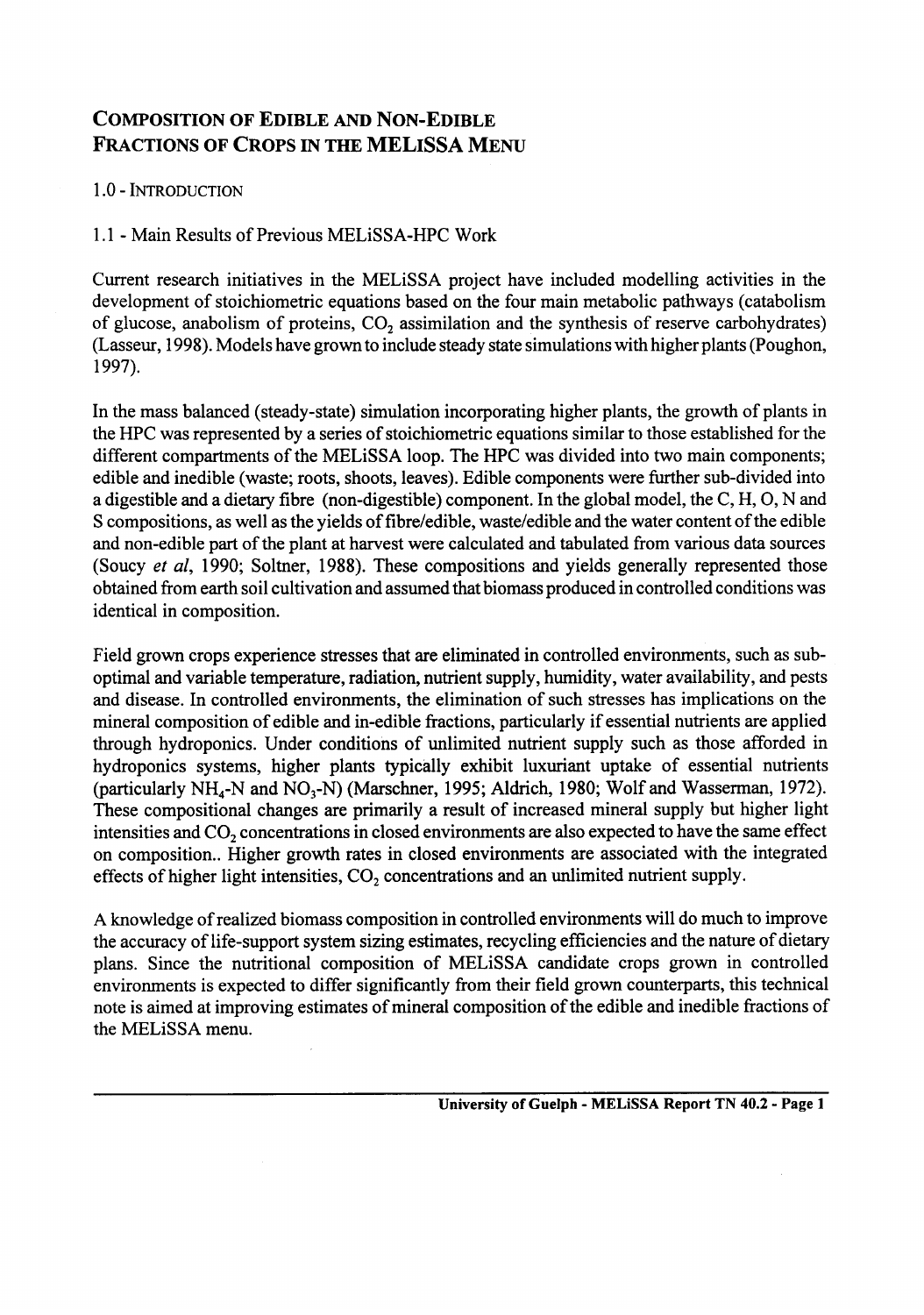#### 1.2 - Evaluation of Existing Literature

A review of the existing controlled environment agriculture literature yielded very few estimates of crop mineral composition. In fact, at present, only two primary sources were used to compile proximate and mineral composition of edible and in-edible fractions in this study.

were obtained at the Purdue University O'Neill Research Centre. Information derived from McKeehen's thesis forms the bulk of this technical note. wheat, potato and lettuce - the fifth being radish which is not currently on the MELiSSA candidat list). McKeehen's work represents the only complete comparison of the composition of field and chamber grown crops. In fact, this work is in itself a compilation of estimates obtained in Purdue University's growth chamber (rice), Utah State University's growth chambers (wheat) and the Kennedy Space Centre's Biomass Production Chamber (wheat, potato and lettuce). Field estimates University (McKeehen, 1994). McKeehen examined the proximate and mineral composition of five U.S. CELSS candidate crops, four of which are represented in the current MELiSSA menu (rice, The most comprehensive of these sources is an M.Sc. thesis by John McKeehen of Purdue

I he second source, Wheeler *et al* (1996), provides information on soybean proximate composition While additional data is presented on wheat and potato composition, they are very similar if not identical to those cited by McKeehen (1994).

No information could be found on the composition of spinach, onion or tomato composition grown in controlled environment chambers.

No reliable estimates of water content could be found in the literature. Water content is a difficult parameter to measure since resulting data are largely influenced by sampling methods. At this time it is not possible to provide reliable estimates of water content for any MELiSSA candidate crop grown in chamber conditions.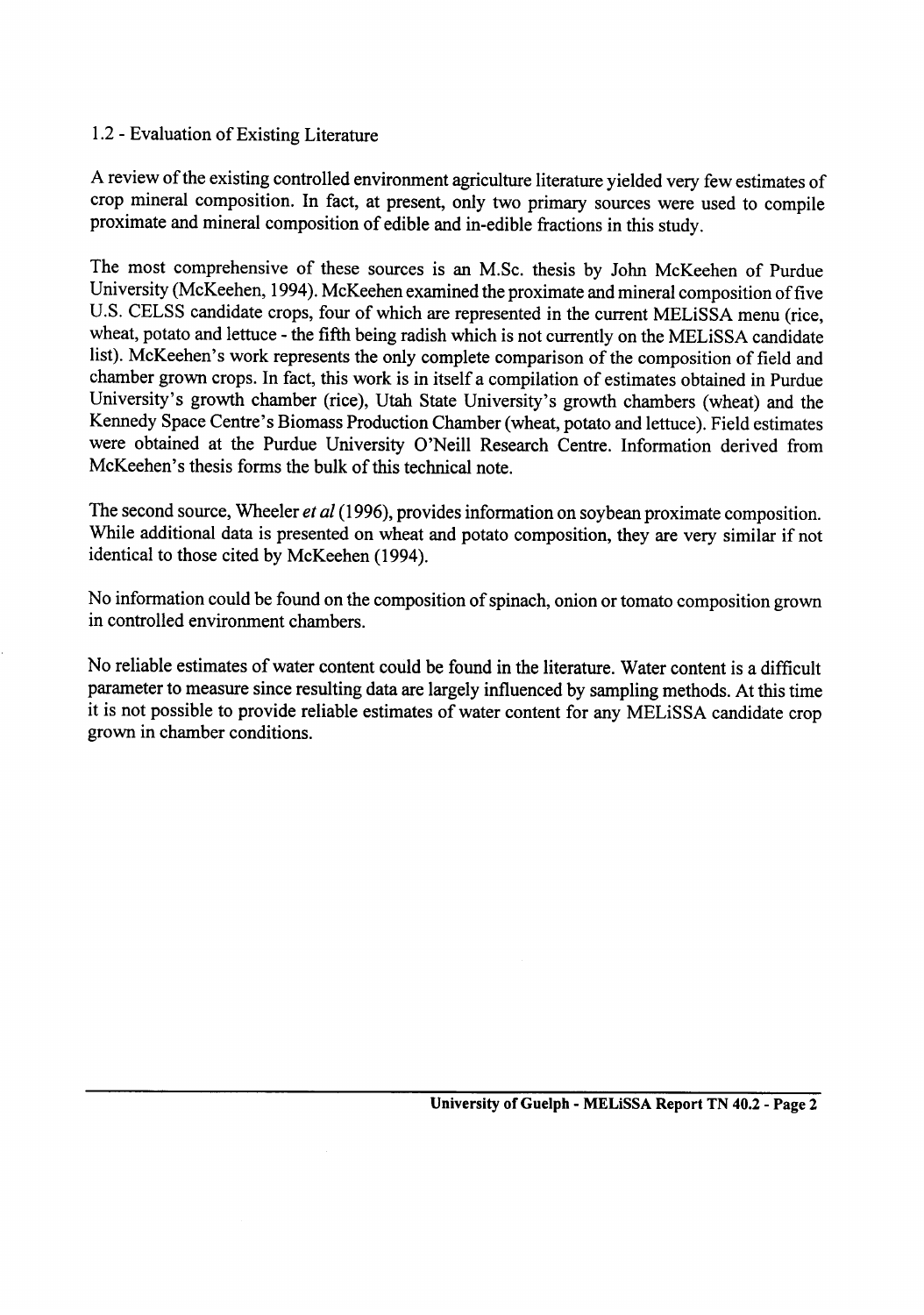#### 1.3 - Culture Conditions

The chamber environment conditions under which candidate crops were grown and from which subsequent composition estimates were obtained are summarized in Table 1 (McKeehen 1994, Wheeler *et al,* 1996).

|                                                          | Rice<br>(cv. 'Ai-Nan-Tsao')                                                            | Potato<br>(cv. 'Norland')                                                  | Lettuce<br>(cv. 'Waldmann's<br>Green')                            | Wheat<br>(cv. 'Yecora Rojo')                                                | Sovbean<br>(cv. 'McCall')                                         |
|----------------------------------------------------------|----------------------------------------------------------------------------------------|----------------------------------------------------------------------------|-------------------------------------------------------------------|-----------------------------------------------------------------------------|-------------------------------------------------------------------|
| <b>Culture</b>                                           | NFT <sup>L</sup><br>$\frac{1}{2}x$<br>Hoaglands <sup>2</sup><br>(NO <sub>3</sub> only) | <b>NFT</b><br>$\frac{1}{2}$ x Hoaglands<br>(NO <sub>3</sub> only)          | <b>NFT</b><br>$\frac{1}{2}$ x Hoaglands<br>(NO <sub>3</sub> only) | <b>NFT</b><br>$\frac{1}{2}$ x Hoaglands<br>(NO <sub>3</sub> only)           | <b>NFT</b><br>$\frac{1}{2}$ x Hoaglands<br>(NO <sub>3</sub> only) |
| Harvest (days)                                           | 85                                                                                     | 105                                                                        | 25                                                                |                                                                             | 85                                                                |
| Photoperiod                                              | 10 hrs                                                                                 | 12 hrs                                                                     | 18 hrs                                                            | 20 hrs                                                                      | 12 hrs                                                            |
| <b>Lamp Type</b>                                         | <b>HPS</b>                                                                             | <b>HPS</b>                                                                 | fluorescent                                                       | <b>HPS</b>                                                                  | <b>HPS</b>                                                        |
| $\text{PPF}(\mu \text{mol} \text{m}^{-2} \text{s}^{-1})$ | 665                                                                                    | 850                                                                        | 325                                                               | 750                                                                         | 700                                                               |
| <b>Temperature</b><br>$(^{\circ}C)$                      | 32 °C light<br>26 °C dark                                                              | 20 $^{\circ}$ C light/16<br>°C dark until<br>day 40 then<br>constant 16 °C | 23 °C<br>continuous                                               | 24 °C light/20<br>°C dark until<br>day 16 then 20<br>°C light/16 °C<br>dark | 26 $^{\circ}$ C light/20<br>°C dark                               |
| R.H. (%)                                                 | $72 \pm 5\%$                                                                           | 75%                                                                        | 65%                                                               | 75%                                                                         |                                                                   |
| $CO2$ (ppm)                                              | 1500                                                                                   | 1200                                                                       | varied                                                            | 1200                                                                        |                                                                   |

**Table 1.** Culture conditions for chamber estimates of crop composition for MELiSSA candidate species. Adapted from McKeehen (1994).

<sup>1</sup> NFT refers to the Nutrient Film Technique, a hydroponics culture system in which plants are grown in pitched troughs with a continuous flow of nutrient solution through the root zone (refer to TN 40.1 for a more complete description).

 $\frac{1}{2}$  Strength Hoagland's means that all salts in the solution are  $\frac{1}{2}$  x the concentration of the standar full strength Hoagland's solution. A standard Hoagland's solution does not contain NH<sub>4</sub>+-N.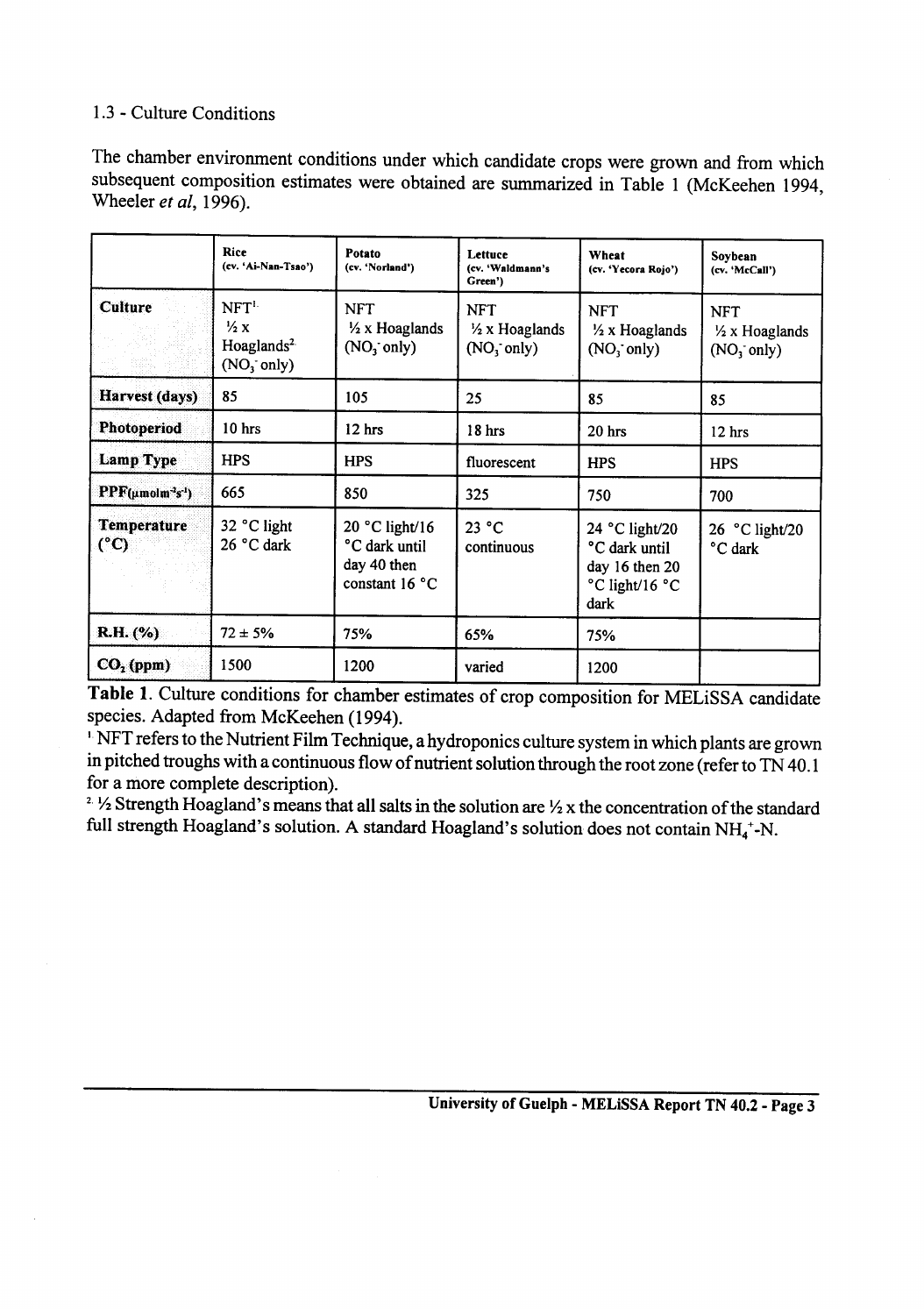### **-** PROXIMATE COMPOSITION OF SOME MEL ISSA CANDIDATE CROPS **2.0**

reported by McKeehen (1994) and Wheeler *et al* (1996), is presented For each of the MELISSA candidate crops, the proximate composition estimated at harvest, a

| <b>Plant Part</b> | <b>Source</b>        | Protein<br>$(% \mathbf{a})$ (% dwb) | Fat<br>(% dwb) | Ash<br>$(*dwb)$ | Carbohydrate<br>$(*dwb)$ | Fibre<br>(% dwb) | Caloric<br>Content<br>$(Kcal g-1)$ |
|-------------------|----------------------|-------------------------------------|----------------|-----------------|--------------------------|------------------|------------------------------------|
| Grain             | Chamber <sup>1</sup> | 17.0                                | 3.1            | 1.9             | 78.0                     | ----             | 3.9                                |
|                   | Field <sup>1.</sup>  | 10.7                                | 2.4            | 1.7             | 85.2                     | $- - - -$        | 3.7                                |
|                   | MELiSSA <sup>2</sup> | 8.4                                 | 2.6            | ----            | 85.7                     | 3.4              | ----                               |
| Vegetative        | Chamber <sup>1</sup> | 21.2                                | 1.7            | 16.1            | 61.0                     | ----             | ----                               |
|                   | Field <sup>1</sup>   | 4.5                                 | 1.7            | 20.6            | 73.2                     | ----             | ----                               |
| Roots             | Chamber <sup>1</sup> | 20.8                                | 1.4            | 19.9            | 57.9                     | $- - - -$        | $- - - -$                          |
|                   | Field <sup>1</sup>   | 2.6                                 | 2.9            | 41.0            | 53.5                     | $- - - -$        | $- - - -$                          |

2.1 - Rice Proximate Composition

, \_ . **'.** Data obtained from McKeehen ( 1994),2. Data obtained from Pot&on (1997) **Table 2. Rice** Proximate Composition

#### 2.2 - Wheat Proximate Composition

| <b>Plant Part</b>        | Source                | Protein<br>(% dwb) | Fat<br>(% dwb) | Ash<br>(% dwb) | Carbohydrate<br>$%$ dwb) | <b>Fibre</b><br>(% dwb) | Caloric<br><b>Content</b><br>$(K \text{ cal } g^{-1})$ |
|--------------------------|-----------------------|--------------------|----------------|----------------|--------------------------|-------------------------|--------------------------------------------------------|
| Grain                    | Chamber <sup>1</sup>  | 19.1               | 3.1            | $\overline{2}$ | 73.2                     | 2.7                     | 4.0                                                    |
|                          | Field <sup>2.</sup>   | 16.3               | 2.3            | 1.9            | 79.5                     | $\cdots$                | 4.2                                                    |
|                          | MELISSA <sup>3.</sup> | 13.8               | 2.4            | $- - -$        | 71.7                     | 12.1                    | $- - - -$                                              |
| Vegetative<br>(Chaff and | Chamber <sup>2</sup>  | 5.6                | 1.2            | 8.3            | 84.9                     | ----                    | $- - - -$                                              |
| Straw)                   | Field <sup>2</sup>    | 4.3                | 1.1            | 12.5           | 82.2                     | $- - - -$               | $- - - -$                                              |
| Roots                    | Chamber <sup>2.</sup> | 14.9               | 0.4            | 10.9           | 73.8                     | ----                    | ----                                                   |

(1997) ' Data obtained from Wheeler *et al* (1996), <sup>2.</sup> Data obtained from McKeehen (1994), <sup>3.</sup> Data obtained from Poughon

**Table 3.** Wheat Proximate Composition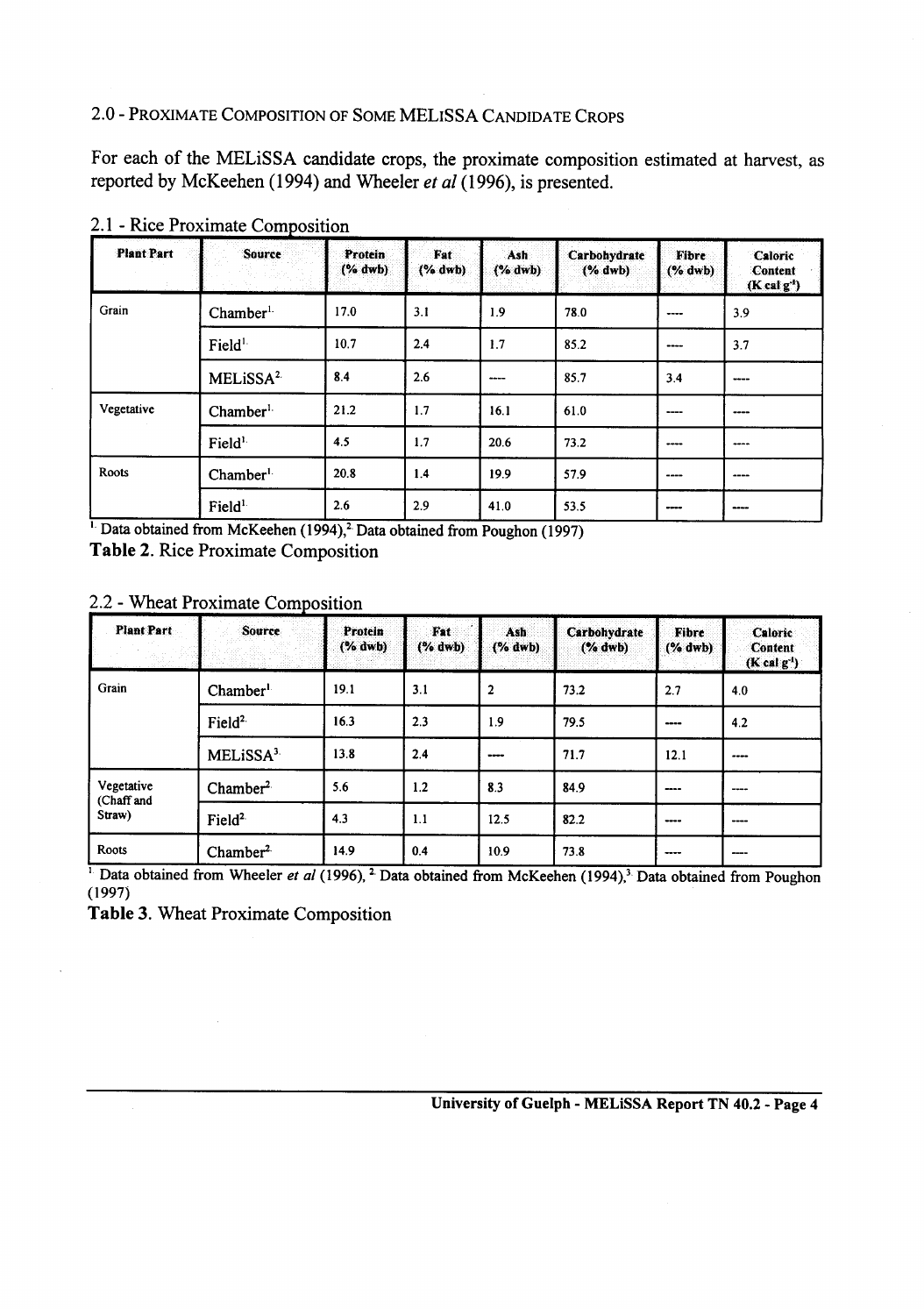| 2.3 - Potato Proximate Composition |  |
|------------------------------------|--|
|------------------------------------|--|

| <b>Plant Part</b><br>area last | <b>Source</b>        | <b>Protein</b><br>(% dwb) | Fat<br>(% dwb) | Ash<br>(% dwb) | Carbohydrate<br>$(% \mathbf{A})$ $\mathbf{A}$ $\mathbf{A}$ $\mathbf{B}$ $\mathbf{A}$ $\mathbf{B}$ $\mathbf{A}$ $\mathbf{B}$ $\mathbf{A}$ $\mathbf{B}$ $\mathbf{B}$ $\mathbf{B}$ $\mathbf{A}$ $\mathbf{B}$ $\mathbf{B}$ $\mathbf{B}$ $\mathbf{B}$ $\mathbf{B}$ $\mathbf{B}$ $\mathbf{B}$ $\mathbf{B}$ $\mathbf{B}$ $\mathbf{B}$ $\mathbf{B}$ $\mathbf$ | Fibre<br>(% dwb). | Caloric<br>Content<br>$(Kcal g-1)$ |
|--------------------------------|----------------------|---------------------------|----------------|----------------|-------------------------------------------------------------------------------------------------------------------------------------------------------------------------------------------------------------------------------------------------------------------------------------------------------------------------------------------------------|-------------------|------------------------------------|
| Tuber                          | Chamber <sup>L</sup> | 15.2                      | 0.7            | 7.6            | 74.2                                                                                                                                                                                                                                                                                                                                                  | 2.3               | 3.7                                |
|                                | Field <sup>2</sup>   | 10.4                      | 0.5            | 6.1            | 84.6                                                                                                                                                                                                                                                                                                                                                  | $\cdots$          | 3.9                                |
|                                | MELISSA <sup>3</sup> | 10.2                      | 0.6            | $- - - -$      | 76.8                                                                                                                                                                                                                                                                                                                                                  | 12.5              | $\sim$                             |
| Vegetative                     | Chamber <sup>1</sup> | 11.9                      | 2.9            | 23.4           | 61.8                                                                                                                                                                                                                                                                                                                                                  | $- - - -$         | $- - -$                            |
|                                | Field <sup>2</sup>   | 12.8                      | 3.4            | 29.5           | 54.3                                                                                                                                                                                                                                                                                                                                                  | ----              |                                    |
| Roots                          | Chamber <sup>1</sup> | 12.7                      | 2.2            | 15.7           | 70.45                                                                                                                                                                                                                                                                                                                                                 | ----              | $- - - -$                          |
|                                | Field <sup>2</sup>   | 6.7                       | 4.1            | 32             | 57.2                                                                                                                                                                                                                                                                                                                                                  | ----              | ----                               |

" Data obtained from Wheeler *et al* (1996)," Data obtained from McKeehen (1994)," Data obtained from Poughor (1997)

**Table 4.** Potato Proximate Composition

2.4 - Lettuce Proximate Composition

| <b>Plant Part</b><br>and the second | Source                | Protein<br>(% dwb) | <b>Fat</b><br>(% dwb) | Ash<br>(% dwb) | Carbohydrate<br>(% dwb) | Fibre<br>(% dwb) | <b>Caloric</b><br>Content<br>$(K \text{ cal } g^{-1})$ |
|-------------------------------------|-----------------------|--------------------|-----------------------|----------------|-------------------------|------------------|--------------------------------------------------------|
| Leaves                              | Chamber <sup>1.</sup> | 27.4               | 4.6                   | 21.8           | 35.8                    | 10.3             | 2.9                                                    |
|                                     | Field $2$             | 17.7               | 4.2                   | 15.6           | 62.5                    | $- - - -$        | 3.9                                                    |
|                                     | MELiSSA <sup>3.</sup> | 30.6               | 5.4                   | $- - - -$      | 26.9                    | 37.2             | $\frac{1}{2}$                                          |

994),3- Data obtained from Poughon ' Data obtained from Wheeler *et al* (1 996J2. Data obtained from McKeehen (1 (1997)

**Table 5.** Lettuce Proximate Composition

2.5 - Soybean Proximate Composition

| <b>Plant Part</b>                   | Source:              | Protein<br>$(*)$ dwb) | Fat<br>(% dwb) | Ash<br>$(*)$ dwb) | Carbohydrate<br>$(% \mathcal{L}_{0}\cap \mathcal{L}_{1})$ | Fibre<br>$\sqrt{24}$ dwb) | <b>Caloric</b><br>Content<br>$(K \, cal \, g-1)$ |
|-------------------------------------|----------------------|-----------------------|----------------|-------------------|-----------------------------------------------------------|---------------------------|--------------------------------------------------|
| Seed<br>$\mathbb C$ hamber $^{1.7}$ |                      | 36.3                  | 19.9           | 7.4               | 25.4                                                      | 11.1                      | 4.26                                             |
|                                     | MELISSA <sup>2</sup> | 46.1                  | 24.7           | ----              | 8.3                                                       | 20.8                      | ----                                             |

'Data obtained from Wheeler *et al* (1996),<sup>2</sup> Data obtained from Poughon (1997) **Table 6.** Soybean Proximate Composition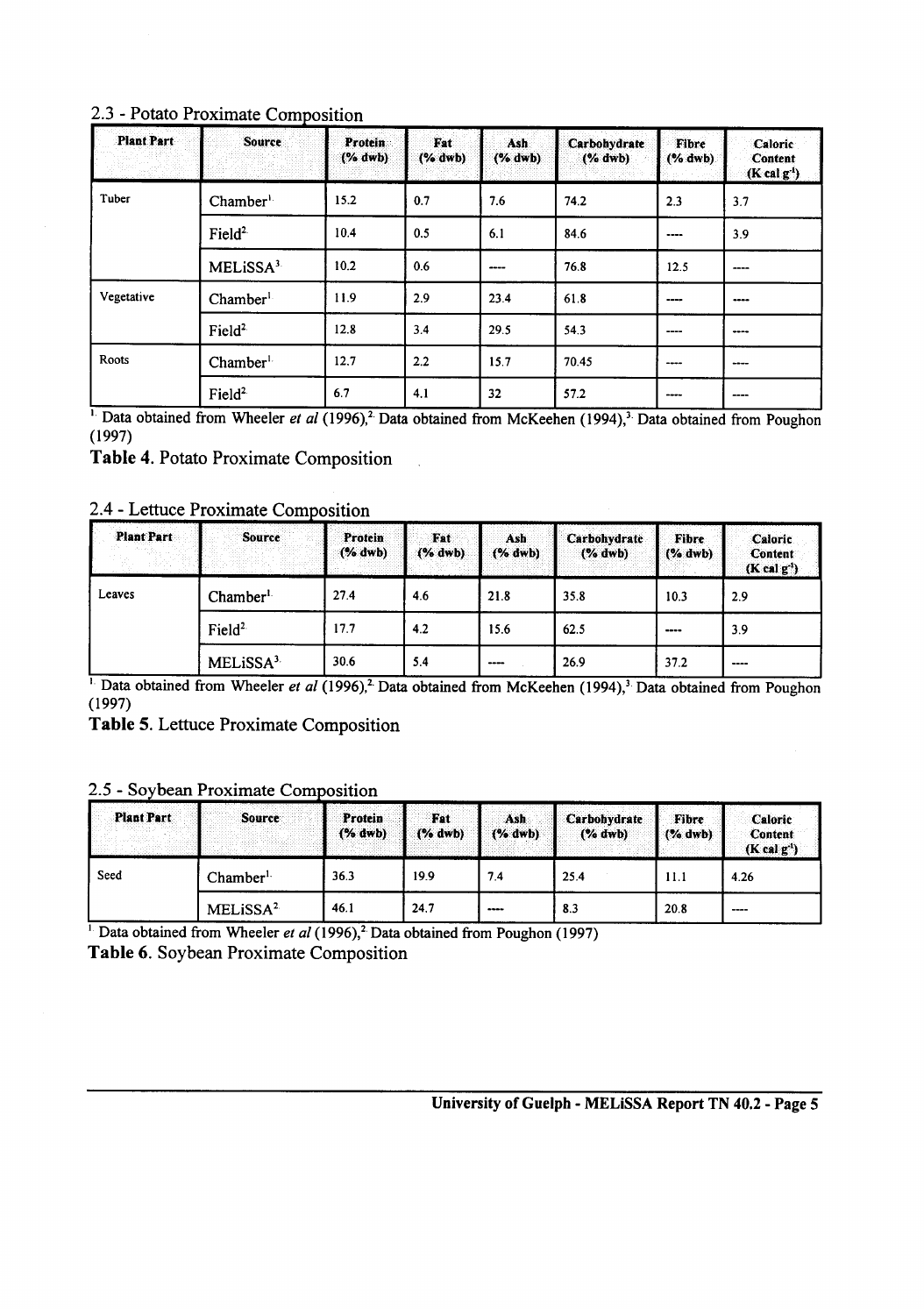### 3.0 - MINERAL COMPOSITION OF SOME MELISSA CANDIDATE CROPS

|                   | Mineral Composition of Edible Fractions (ppm) <sup>1</sup> |          |         |      |      |      |                            |                |                  |                  |      |                  |
|-------------------|------------------------------------------------------------|----------|---------|------|------|------|----------------------------|----------------|------------------|------------------|------|------------------|
| <b>Plant Part</b> | Field<br>Vs.<br>cc                                         | Na       | $\bf K$ | P    | Mg   | Ca   | Ca/P<br>Ratio <sup>2</sup> | Zn             | $\mathbf{B}$     | Mn               | Fe   | $u$              |
| Rice<br>Grain     | Field                                                      | 102      | 2432    | 2511 | --   | 364  | 0.03                       | --             | $\bullet\bullet$ | $\bullet\bullet$ | 18   | --               |
|                   | GC                                                         | $\bf{0}$ | 3067    | 3408 | 1366 | 103  | 0.03                       | 39             | $\bf{0}$         | 19               | 4    | 6                |
| Wheat             | Field                                                      | 34       | 4205    | 4227 | --   | 466  | 0.16                       | --             | ⊷                | $\bullet\bullet$ | 38   | --               |
| Grain             | GC                                                         | 19       | 4267    | 3451 | 562  | 562  | 0.18                       | 50             | $\bf{0}$         | 34               | 37   | 5                |
| Potato            | Field                                                      | 500      | 67833   | 8833 | 1167 | 1167 | 0.14                       | --             | --               | --               | 100  | $\bullet\bullet$ |
| Tuber             | GC                                                         | 28       | 26872   | 3267 | 470  | 470  | 0.04                       | 27             | 4                | 14               | 104  | 7                |
| Lettuce           | Field                                                      | 446      | 13069   | 1238 | 3366 | 3366 | 2.07                       | $\blacksquare$ | --               | --               | 69   | $\bullet\bullet$ |
| Leaves            | GC                                                         | 80       | 31161   | 3074 | 6349 | 6349 | 1.05                       | 50             | 20               | 200              | 1437 | 13               |

#### 3.1 - Mineral Composition of Edible Fractions of MELISSA Crops

McWilliams, 1984). Fortification of calcium may be necessary. <sup>2</sup> Reports indicate that a human diet should maintain a Ca/P ratio of 1 for proper Ca absorption and retention (Stare and '. Data obtained from McKeehen (1994) and determined using Inductively Coupled Plasma (ICP) analysis

**Table 7. Mineral Composition of Edible Fractions of MELiSSA Crops**

|        |                      |              | Mineral Composition of In-Edible Fractions (ppm) <sup>1</sup> |                |                |                  |             |            |               |                |             |  |
|--------|----------------------|--------------|---------------------------------------------------------------|----------------|----------------|------------------|-------------|------------|---------------|----------------|-------------|--|
| Plant  | <b>Plant</b><br>Part | Na           | $\mathbf K$                                                   | P              | Mg             | Ca               | Zn          | $\bf{B}$   | Mn            | Fe             | Cu.         |  |
| Rice   | Veg.                 | 234<br>(90)  | 44738<br>(23072)                                              | 4680<br>(945)  | 4830<br>(2152) | 7995<br>(3996)   | 26<br>(101) | 30<br>(2)  | 97<br>(562)   | 174<br>(437)   | 20<br>(30)  |  |
|        | Root                 | 349<br>(339) | 18463<br>(7791)                                               | 5176<br>(434)  | 1040<br>(2010) | 3566<br>(2962)   | 30<br>(127) | 2<br>(1)   | 19<br>(447)   | 7843<br>(4860) | 60<br>(45)  |  |
| Wheat  | Chaff                | 24<br>(2)    | 19306<br>(1551)                                               | 4257<br>(292)  | 3372<br>(329)  | 3230<br>(890)    | 13<br>(5)   | 13<br>(5)  | 102<br>(7)    | 108<br>(79)    | 5<br>(2)    |  |
|        | Straw                | 99<br>(123)  | 66897<br>(27314)                                              | 3530<br>(680)  | 3091<br>(872)  | 5210<br>(3134)   | 8<br>(21)   | 93<br>(0)  | 58<br>(17)    | 162<br>(198)   | 5<br>(4)    |  |
|        | Root                 | 118          | 45611                                                         | 2428           | 1176           | 1846             | 15          | 48         | 35            | 840            | 56          |  |
| Potato | Veg.                 | 6<br>(105)   | 79174<br>(38450)                                              | 3118<br>(1774) | 5746<br>(3505) | 12969<br>(10819) | 14<br>(114) | 66<br>(22) | 133<br>(217)  | 351<br>(2353)  | 7<br>(23)   |  |
|        | Root                 | 133<br>(348) | 48219<br>(31741)                                              | 2989<br>(1283) | 7115<br>(2936) | 5446<br>(7511)   | 29<br>(129) | 28<br>(12) | 1069<br>(265) | 983<br>(4056)  | 206<br>(25) |  |

3.2 - Mineral Composition of In-Edible Fractions of MELISSA Crop

' Data obtained from McKeehen (1994) and determined using Inductively Coupled Plasma (ICP) analysis. Bracketed values represent field estimates obtained by McKeehen (1994).

**Table 8. Mineral Composition of In-Edible Fractions of MELiSSA Crops**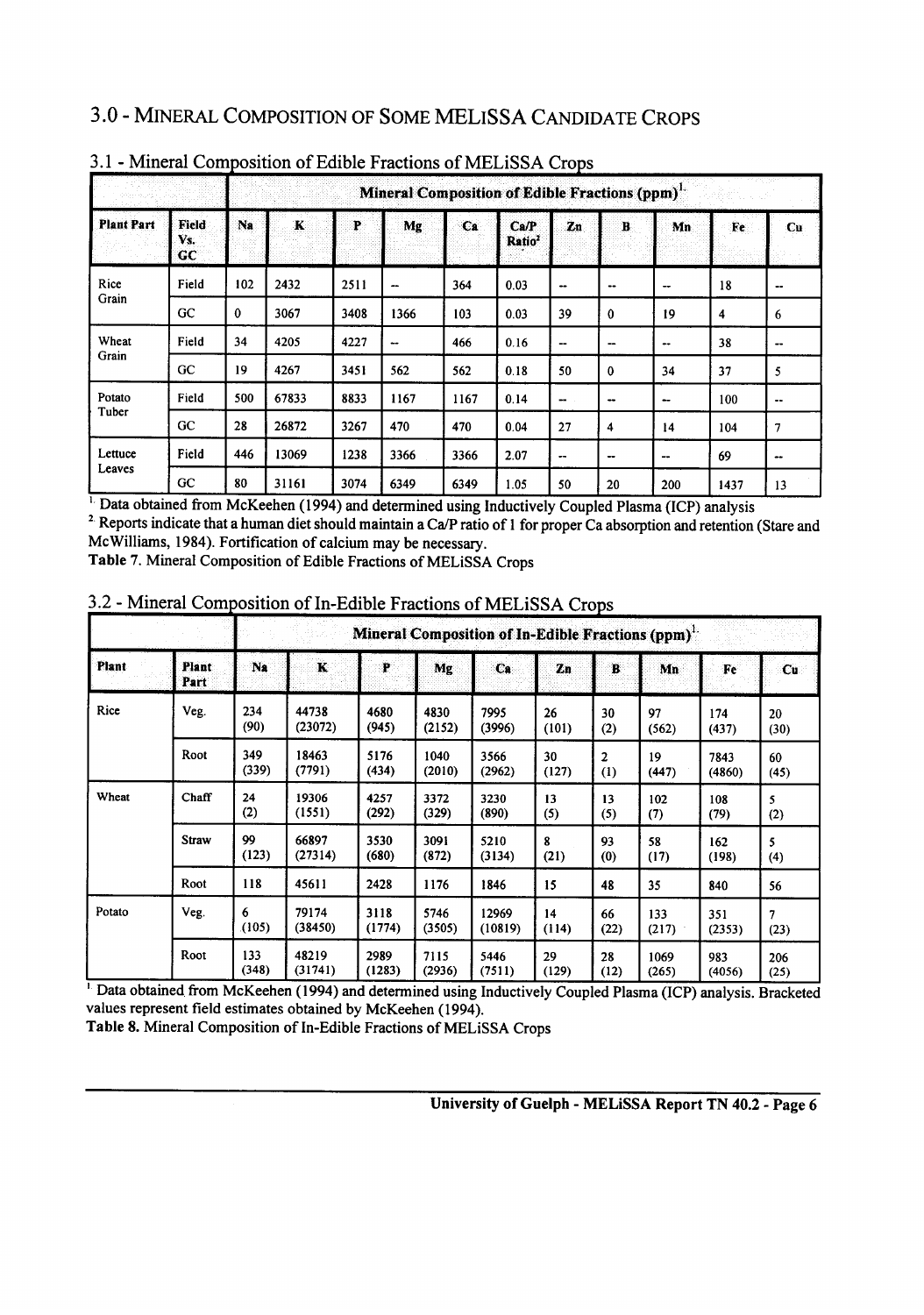#### 4.0 - NITROGEN ALLOCATION AND PHYTIC ACID CONTENT O SOME MELISSA CANDIDATE CROPS

## 4.1 - Nitrate Accumulation

capable of combining with amines to form carcinogenic nitrosamines increase in nonprotein nitrogen (NPN) (ibid). NPN is defined as peptides too small to be precipitated and filtered, free amino acids, amides and other nonpolymeric nitrogen constituents of higher plants. Traditional protein determination methods assume the absence of significant quantities of NPN. Leafy vegetables tend to accumulate NPN in the form of nitrate (Corre and Breimer, 1979). Nitrates ingested through leafy vegetables can then be converted to nitrites by the oral micro-flora in humans and can then be absorbed by the blood to form methemoglobin, which is unable to transport oxygen. Methemoglobin can result in asphyxia which is more pronounced in young children. Nitrate is also In hydroponics nutrient solutions, nitrogen is often added at an excess concentration so as not to be limiting. The initial response of a crop to added nitrogen is to increase the yield per unit area, and to a lesser extent, to increase protein content (Aldrich, 1980). Aldrich also notes that there is an

Lettuce generally contains very high levels of nitrates (Wolf and Wasserman, 1972). Increasing the nitrogen supply has been shown to raise the nitrate content of leafy vegetables but to produce small effects if the edible portion is a root, fruit or seed (Aldrich, 1980). The concentration of NPN and nitrates in leafy vegetables, then, is of concern when crops are grown under non-limiting nitrogen conditions, or if nitrate is the prime nitrogen source in solution. It is suggested that these effects can be mitigated if nitrogen is supplied as ammonium, since much of the nitrogen accumulated by higher plants needs to be reduced anyway before it is incorporated into amino acids. The NPN and protein bound nitrogen levels for MELiSSA candidate crops are included for reference.

### 4.2 - Phytic Acid Concentration

concern since it has the ability to complex certain dietary minerals (eg. Ca<sup>+</sup>, Zn) thereby reducing their bio-availability. Further environmental factors in the field have been shown to increase phytic acid levels in soybean (Raboy and Dickinson, 1993). In general there is a linear relationship between phosphorus availability and seed phytic acid content in soybean (ibid). A critical phosphorus concentration in hydroponics solution, above which the negative dietary effects of phytic acid are observed, could not be determined from the literature. Nonetheless, a summary of phytic acid levels in MELiSSA candidate crops is included for reference. Cereals and legumes contain significant amounts of phosphorus in the form of phytic acid (myoinositol hexaphosphate) (Reddy *et al,* 1989). Phytic acid can serve as a phosphorus reservoir in seeds and grains during ripening and reaches highest concentrations at seed maturity. Phytic acid is of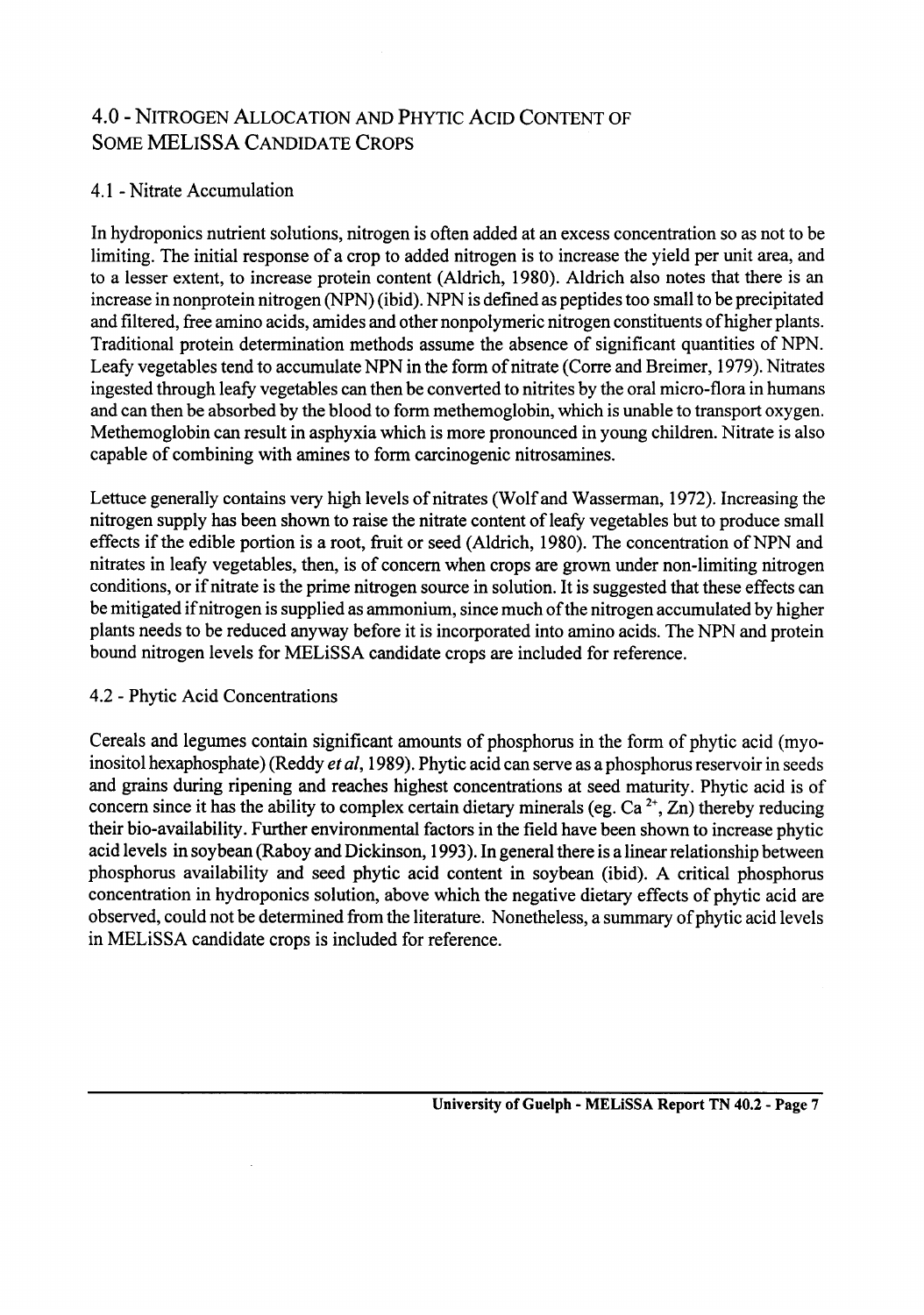|         |               |                                    | Phytic Acid Content and Nitrogen<br>Allocation in MELISSA Candidate Crops |                                                     |                  |               |  |  |  |  |  |
|---------|---------------|------------------------------------|---------------------------------------------------------------------------|-----------------------------------------------------|------------------|---------------|--|--|--|--|--|
| Plant   | Plant<br>Part | % Protein<br>from Total<br>$N^{1}$ | % Protein from<br><b>Non-Protein</b><br>Nitrogen <sup>1</sup>             | % Protein<br>from Nitrate<br>Nitrogen <sup>1.</sup> | % Phytic<br>Acid | Total P (ppm) |  |  |  |  |  |
|         | Grain         | 17.0 $(10.7)^2$                    | 0.4(1.2)                                                                  | 0.0(0.0)                                            | 2.0(1.5)         | 4198 (3433)   |  |  |  |  |  |
| Rice    | Veg.          | 21.2(4.5)                          | 10.7(0.7)                                                                 | 4.5(0.0)                                            | ----             | ----          |  |  |  |  |  |
|         | Root          | 20.8(2.6)                          | 6.7(0.1)                                                                  | 1.9(0.0)                                            | ----             | ----          |  |  |  |  |  |
|         | Grain         | 22.3(23.2)                         | 3.4(6.5)                                                                  | 0.0(0.0)                                            | 1.3(1.7)         | 4808 (3451)   |  |  |  |  |  |
| Wheat   | Chaff         | 13.2(8.9)                          | 5.2(3.7)                                                                  | 0.6(0.0)                                            |                  | ----          |  |  |  |  |  |
|         | Straw         | 23.2(5.5)                          | 17.7(2.1)                                                                 | 13.0(0.1)                                           |                  | ----          |  |  |  |  |  |
|         | Root          | 33.3                               | 18.4                                                                      | 8.5                                                 | ----             | ----          |  |  |  |  |  |
| Potato  | Tuber         | 20.0(12.)                          | 13.2(5.5)                                                                 | 0.1(0.1)                                            | ----             | ----          |  |  |  |  |  |
|         | Veg.          | 25.0(17.2)                         | 13.7(4.4)                                                                 | 7.9(1.9)                                            | ----             |               |  |  |  |  |  |
|         | Root          | 26.5(9.2)                          | 13.5(2.5)                                                                 | 9.5(2.0)                                            |                  | ----          |  |  |  |  |  |
| Lettuce | Leaves        | 33.4(23.5)                         | 18.1(4.5)                                                                 | 14.2(1.6)                                           | ----             | ----          |  |  |  |  |  |
|         | Root          | 26.6(15.7)                         | 16.3(9.1)                                                                 | 6.2(3.0)                                            | ----             |               |  |  |  |  |  |

nitrate nitrogen are both expressed as a percentage of the total protein content. otal % nitrogen is used to calculate % protein by applying a factor of 6.25 Total Non-protein nitrogen (NPN) and

able 9. Phytic Acid Content and Nitrogen Allocation in MELiSSA Crops. Bracketed values represent estimates of field grown crops. All data is presented as obtained by McKeehen (1994).

### $0 - \text{SUMMARY}$

The results presented above indicate that;

) Crops produced under controlled conditions exhibited higher protein contents in all plant parts than their field grown counterparts (wheat, rice, potato and lettuce) although the degree of statistical significance is variable (not significant for potato tubers and wheat chaff). Comparisons could not be made between chamber and field grown soybean. These increases are attributable to the luxuriant uptake of nitrogen in hydroponics solutions,

ii) Concentrations of fat, ash and carbohydrates were more variable and the response depended on the particular crop in question. No set of 'rules' can be established at this stage to predict individual crop composition response to controlled conditions or un-limited nutrient supply. However it is important to note that higher ash contents observed in field grown crops may be the result of soil contamination,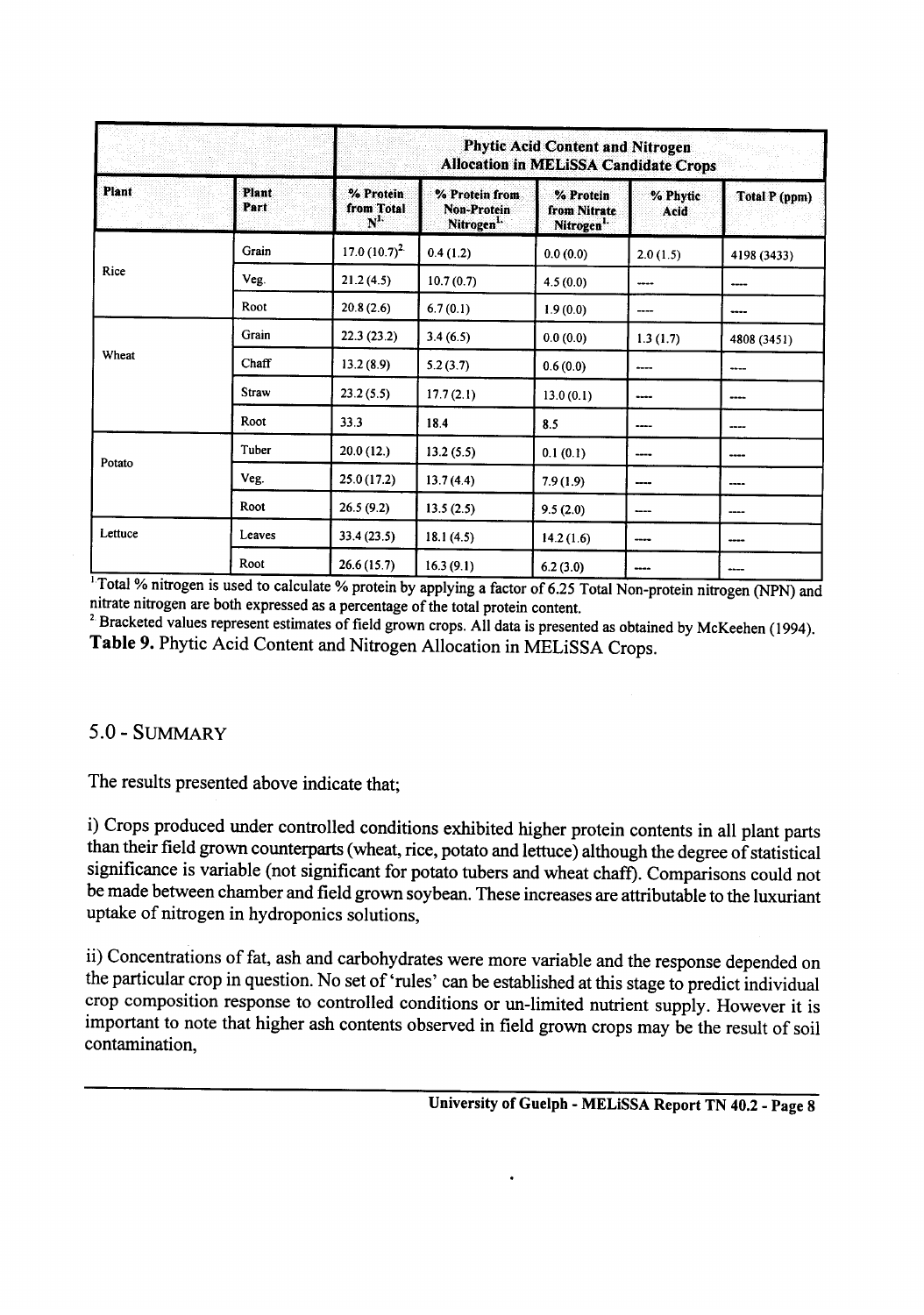iii) The mineral composition of chamber grown and field crops was more variable. The response depended on the crop and the mineral in question. Generally an increase in mineral composition can be attributed to the luxuriant uptake of ions in solution.

iv) Total **nitrogen content increased for all plant parts of all crops grown in** controlled conditions as compared to the field. This increase is believed to be the result of luxuriant uptake of nitrogen in solution,

v) Non-protein nitrogen, particularly nitrate, was found to increase in a number of inedible plant parts grown under controlled environments. Again, this response is attributed to luxuriant uptake of nitrogen,

vi) Differences were observed in phytic acid content of wheat and rice grown in chamber conditions relative to their field counterparts. This is consistent with higher P application and luxuriant uptake in hydroponics systems.

I nese results can be incorporated into future MELISSA-HPC simulations and replace estimates of composition obtained from field literature. Crops for which controlled environment composition was not available (spinach, onion and tomato) will require further experimentation.